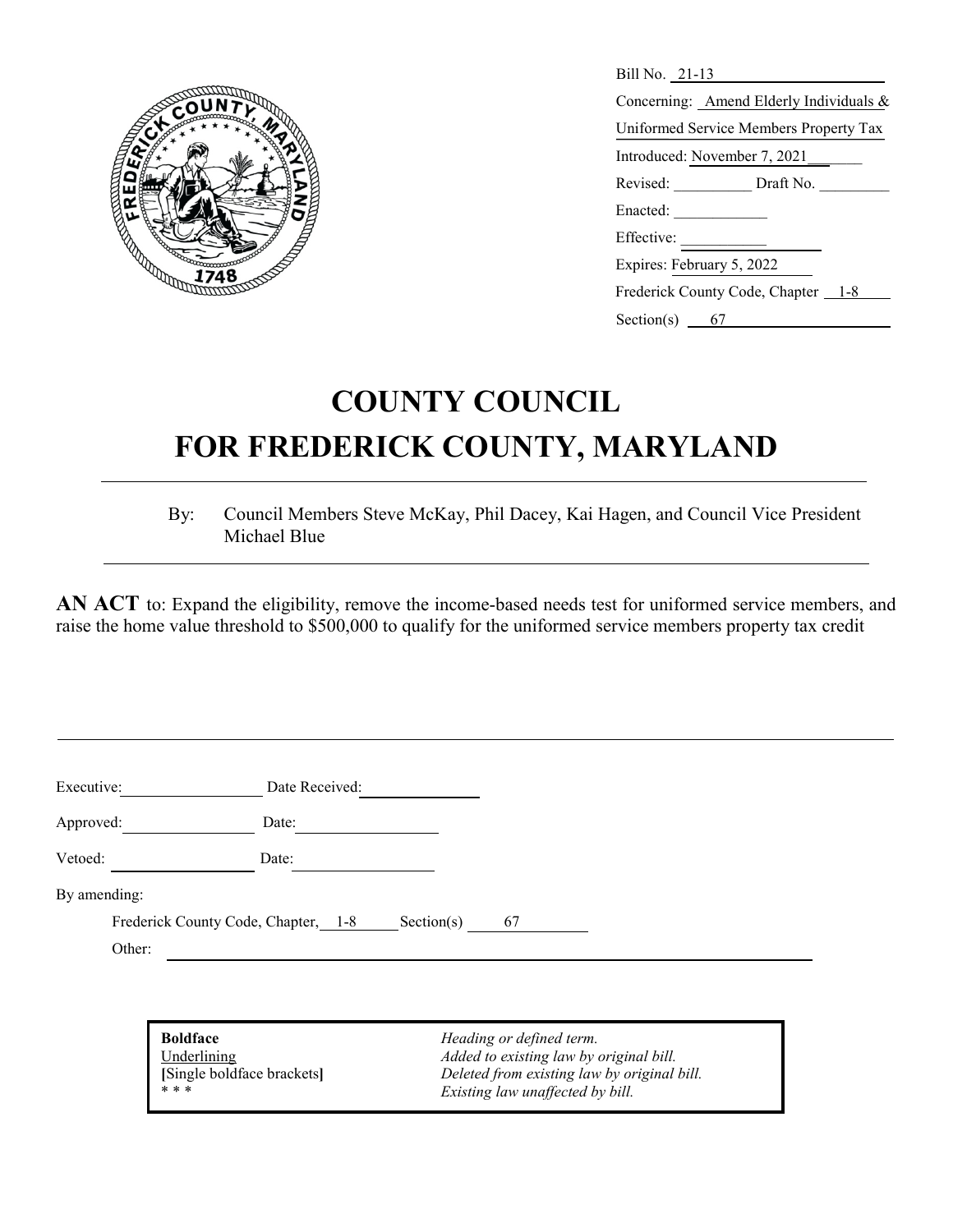The County Council of Frederick County, Maryland, finds it necessary and proper to expand the eligibility, remove the income-based needs test for uniformed service members and their spouses, and raise the home value threshold to \$500,000 in order to qualify for the property tax credit.

NOW, THEREFORE, BE IT ENACTED, BY THE COUNTY COUNCIL OF FREDERICK COUNTY, MARYLAND that the Frederick County Code be, and it is hereby, amended as shown on the attached Exhibit 1.

> M.C. Keegan-Ayer, President County Council of Frederick County, Maryland

 $\mathcal{L}_\mathcal{L}$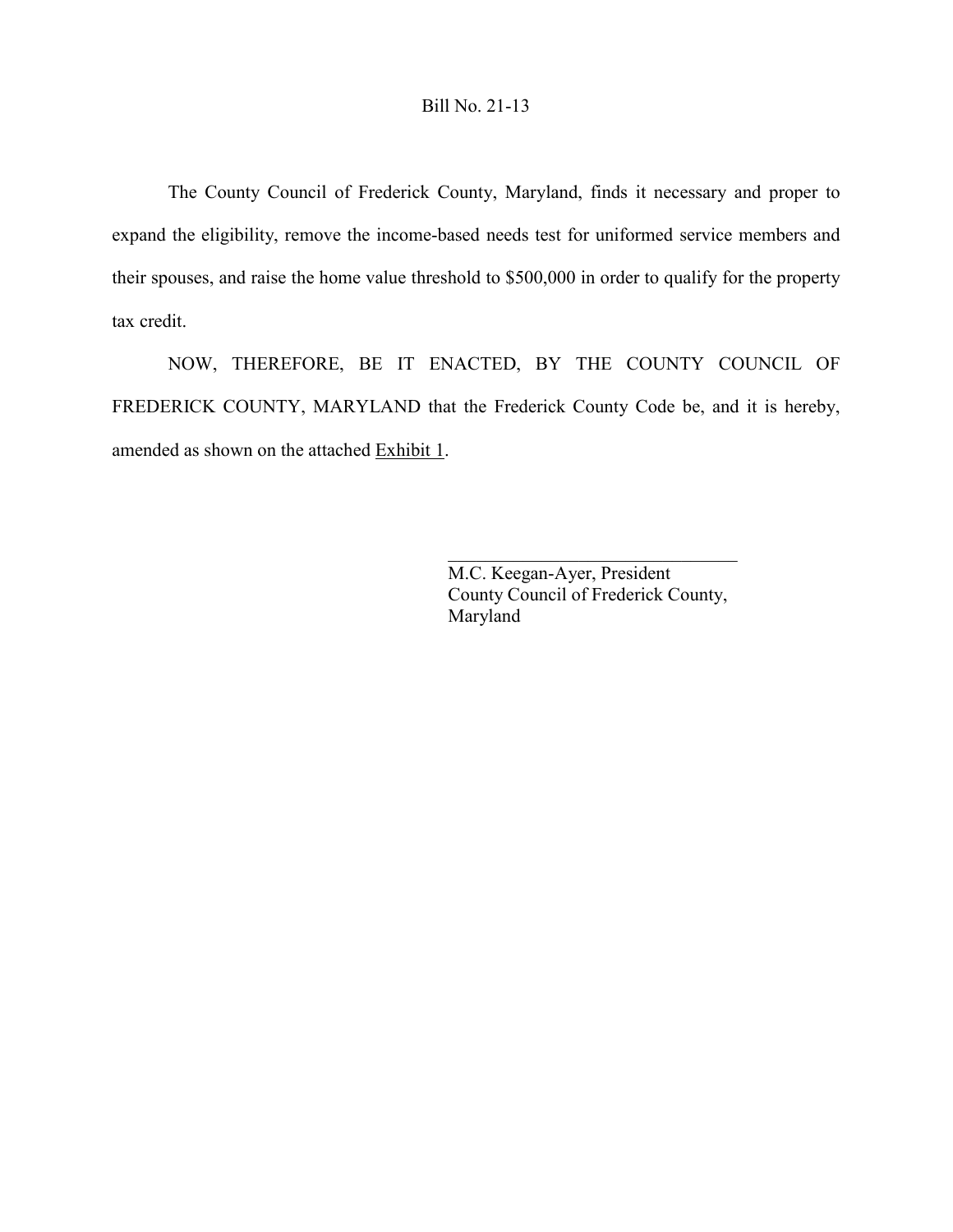## **§ 1-8-67. ELDERLY INDIVIDUALS AND UNIFORMED SERVICE MEMBERS PROPERTY TAX CREDIT.**

 (A) Under the authority in Md. Code Ann., Tax Property Article § 9-258 the County grants a property tax credit against the county property tax imposed on the dwelling of an eligible individual.

(B) (1) In this section the following words have the meanings indicated.

(2) (a) "Dwelling" means:

(i) A house that is:

A. Used as the principal residence of the homeowner; and

 B. Actually occupied or expected to be actually occupied by the homeowner for more than 6 months of a 12-month period beginning with the date of finality for the taxable year for which the property tax credit under this section is sought; and

(ii) The lot or curtilage on which the house is erected.

(b) "Dwelling" includes:

 (i) A condominium unit that is occupied by an individual who has a legal interest in the condominium;

 (ii) An apartment in a cooperative apartment corporation that is occupied by an individual who has a legal interest in the apartment; and

 (iii) A part of real property used other than primarily for residential purposes, if the real property is used as a principal residence by an individual who has a legal interest in the real property.

(3) "Eligible individual" means:

(a) An individual who is at least  $65$  years old<sup>[-</sup> $and$ ], has lived in the same dwelling for at least the preceding 40 years, and has a combined gross household income of \$80,000 or less; [**or**]

 (b) An individual who is at least 65 years old and is a retired member of the uniformed services of the United States as defined in 10 U.S.C. § 101, the military reserves, or the National Guard[.];

Underlining *indicates entirely new matter added to existing law.* **[**Single boldface brackets**]** *indicates matter deleted from existing law.* \*\*\* **-** *indicates existing law unaffected by bill.* **Bill No. 21-13**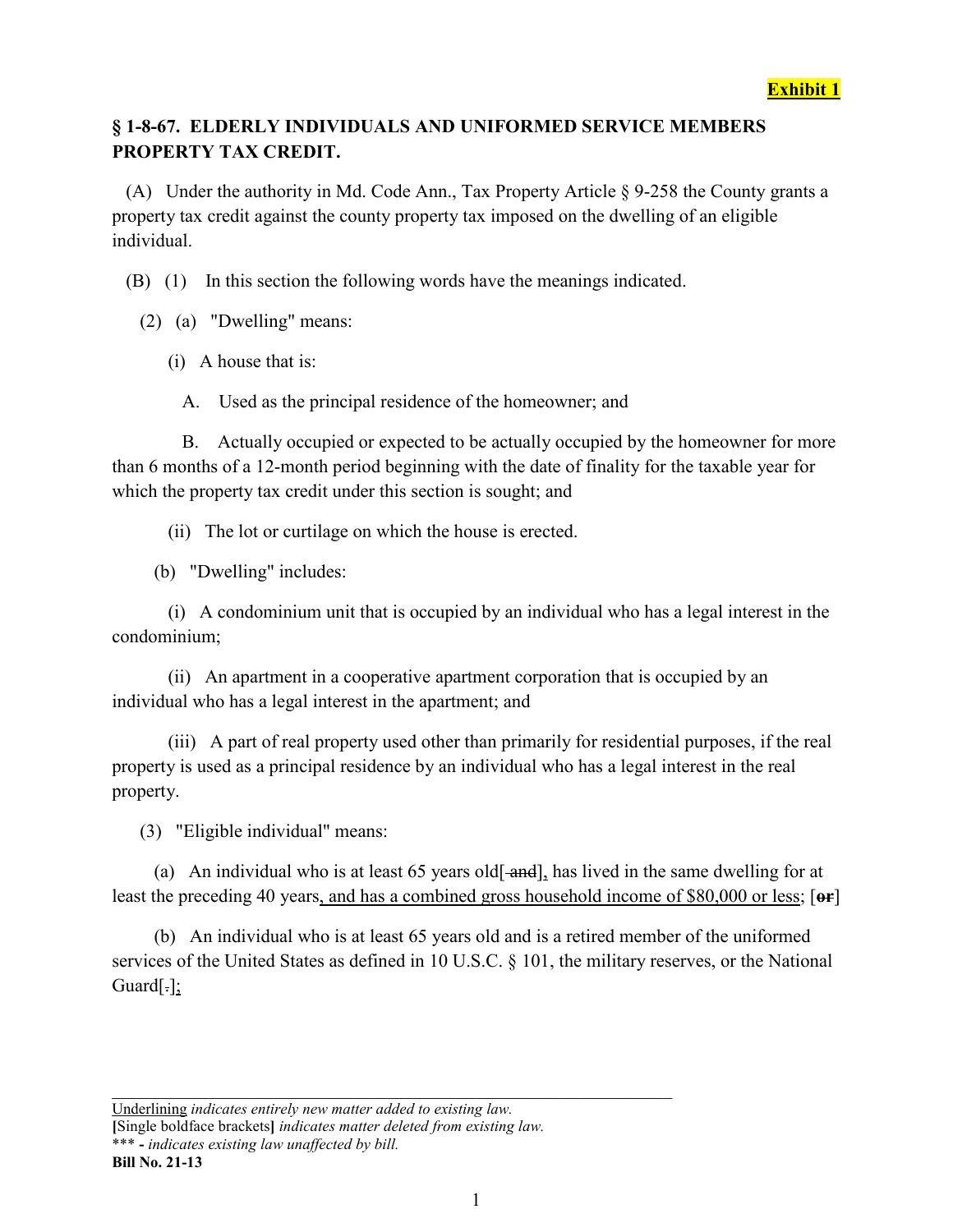(c) A surviving spouse, who is at least 65 years old and has not remarried, of a retired member of the uniformed services of the Unites States as defined in 10 U.S.C. § 101, the military reserves, or the National Guard;

(d) An individual who:

(1). Is an active duty, retired or honorably discharged member of the uniformed services of the United States as defined in 10 U.S.C. § 101, the military reserves, or the National Guard; and

(2). Has a service connected disability;

or:

 (e) A surviving spouse of an individual described under item d of this paragraph who has not remarried.

(C) (1) The property tax credit allowed under this section is:

 (a) 20% of the County property tax imposed on the property net of any property tax credit granted under Md. Code Ann., Tax Property Article § 9-105; and

 (b) Granted for a period of up to 5 taxable years[ **or**] as long as the eligible individual continues to satisfy all the requirements.

 (2) The property tax credit authorized by this section shall apply only in taxable years beginning on or after July 1, [**2019**]2022.

 (D) A property tax credit under this section may not be provided in any taxable year in which a property tax credit under § [1-8-66](http://library.amlegal.com/nxt/gateway.dll?f=jumplink$jumplink_x=Advanced$jumplink_vpc=first$jumplink_xsl=querylink.xsl$jumplink_sel=title;path;content-type;home-title;item-bookmark$jumplink_d=maryland(frederickco_md)$jumplink_q=%5bfield%20folio-destination-name:%271-8-66%27%5d$jumplink_md=target-id=JD_1-8-66) or § [1-8-68](http://library.amlegal.com/nxt/gateway.dll?f=jumplink$jumplink_x=Advanced$jumplink_vpc=first$jumplink_xsl=querylink.xsl$jumplink_sel=title;path;content-type;home-title;item-bookmark$jumplink_d=maryland(frederickco_md)$jumplink_q=%5bfield%20folio-destination-name:%271-8-66%27%5d$jumplink_md=target-id=JD_1-8-66) is allowed.

(E) This property tax credit shall be calculated only on the lesser of:

(1) [**\$400,000**]\$500,000 or

 (2) The assessed value of the dwelling reduced by the amount of any assessment on which a property tax credit is granted under Md. Code Ann., Tax Property Article, § 9-105.

## **[(F) This property tax credit is only granted on the taxes resulting from the first [\$300,000] \$500,000 of assessed value of the property.]**

## **[(G) Taxpayers must not have a combined gross household income exceeding \$80,000.]**

 ([**H**]F) (1) To be eligible for this property tax credit, a property owner must submit an application to the Director of Treasury on or before April 1 in advance of each taxable year that this property tax credit is sought.

(2) An application must: